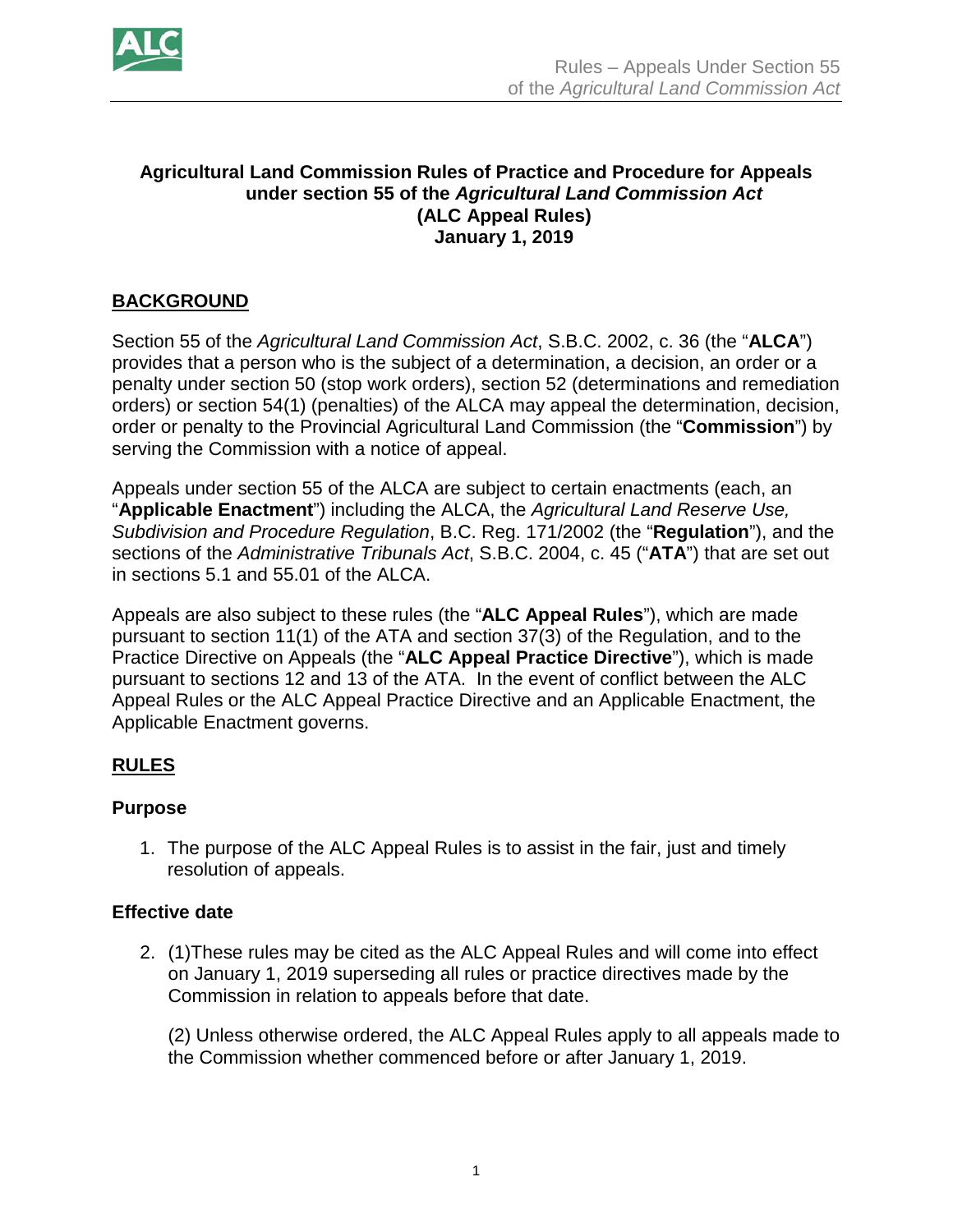

## **Definitions**

3. In the ALC Appeal Rules:

"**ALCA**" means the *Agricultural Land Commission Act*;

"**ALC Appeal Practice Directive**" means the version of the practice directive on appeals that will come into effect on January 1, 2019;

"**ALC Appeal Rules**" mean the rules set out in this document;

"**appeal**" means an appeal under section 55 of the ALCA;

"**appellant**" is a person who is the subject of a determination, a decision, an order or a penalty under section 50, section 52 or section 54(1) of the ALCA and who initiates an appeal by serving the Commission with a notice of appeal;

"**Appellant's Written Appeal Package**" means the package described in Rule  $26(1)(b)$ ;

"**argument**" means a participant's submission, with reference to evidence and legal authorities as applicable, about why the Commission should make a particular decision. An argument is not evidence;

"**business day**" means a day other than a Saturday, Sunday, or statutory holiday in British Columbia;

"**Commission**" means the Provincial Agricultural Land Commission, and includes any subset of commissioners that is empowered to hear and decide an appeal but for the purpose of the ALC Appeal Rules does not include the respondent;

"**day**" means a day, whether or not it is a business day;

"**document**" includes a letter, email, application, notice, photograph, chart, report, plan, sound recording, video recording, or other thing in which information is communicated or recorded;

"**Earlier Record**" means the evidence that was before the respondent in making the determination, decision, order or penalty being appealed together with the determination, decision, order or penalty being appealed;

"**evidence**" means information on the basis of which a participant wishes to establish facts that it believes are relevant to the Commission in making its decision;

"**intervener**" means a person granted intervener status by the Commission on an application under Rule 21;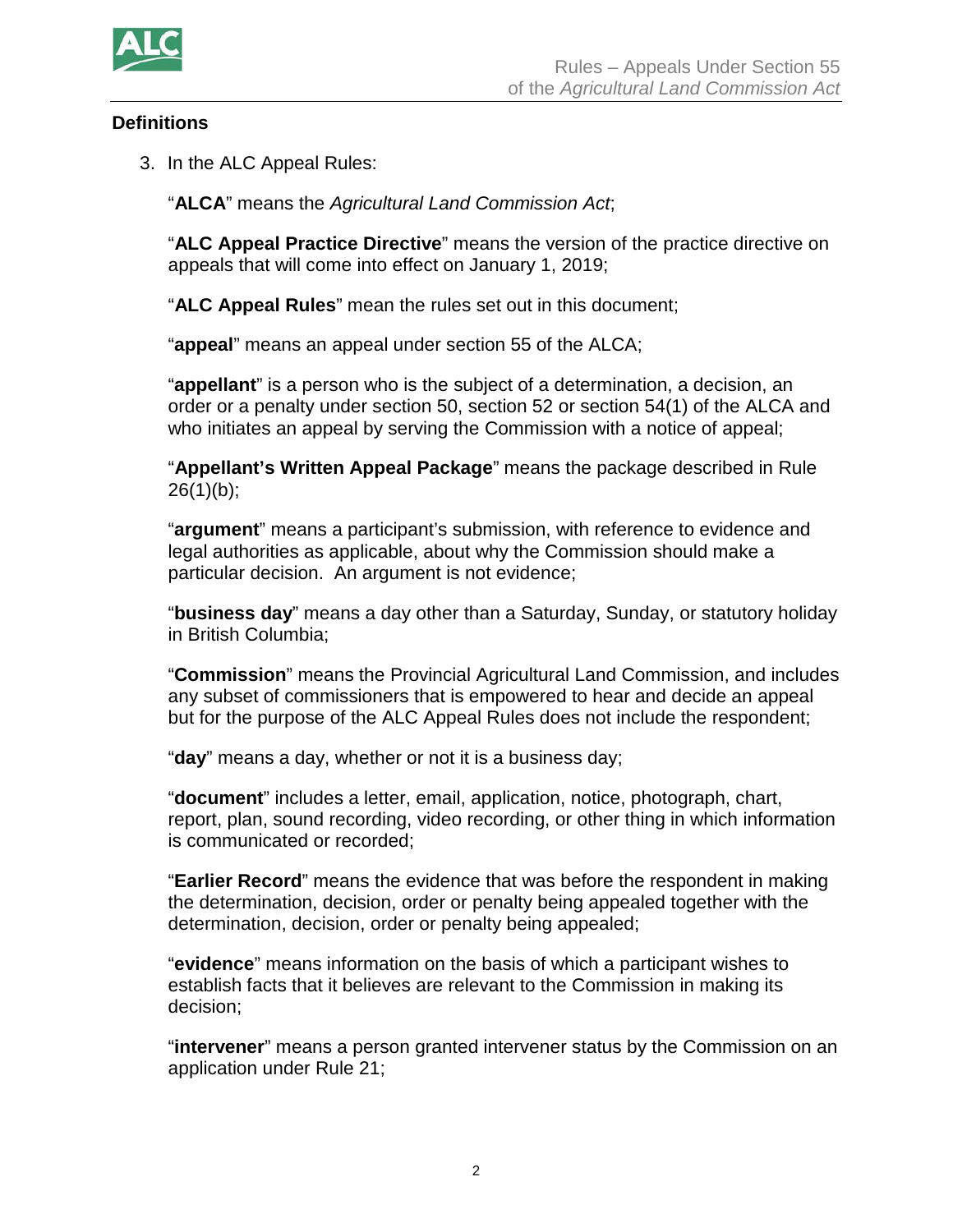

"**legal authorities**" means decisions of a court or administrative tribunal, enactments, legal texts or legal articles, but do not include evidence or argument;

"**oral hearing**" may include a hearing that is conducted in-person or by telephone or videoconference;

"**participant**" means:

- a. a party;
- b. an intervener;
- c. a person who is applying to become a party or intervener;
- d. any other person who is the subject of the determination, decision, order or penalty under appeal; or
- e. any person invited by the Commission to participate in an appeal;

"**party**" means an appellant or a respondent in an appeal;

"**Regulation**" means the *Agricultural Land Reserve Use, Subdivision and Procedure Regulation*;

"**respondent**" means the person who made the determination, decision, order or penalty being appealed; and

"**Respondent's Written Appeal Package**" means the package described in Rule  $26(1)(b)$ .

## **Compliance with ALC Appeal Rules**

4. (1) Other than where the rule restates a mandatory requirement of an Applicable Enactment, the Commission may waive or modify one or more of the ALC Appeal Rules. It may do so only in exceptional circumstances.

(2) All participants must comply with the ALC Appeal Rules unless the Commission orders otherwise under subrule (1).

(3) If a participant fails to comply with the ALC Appeal Rules or with any order made by the Commission during an appeal, including any time limits specified for taking any actions, the Commission may, after giving notice to that participant, do one or more of the following:

a. schedule a written, electronic or oral hearing;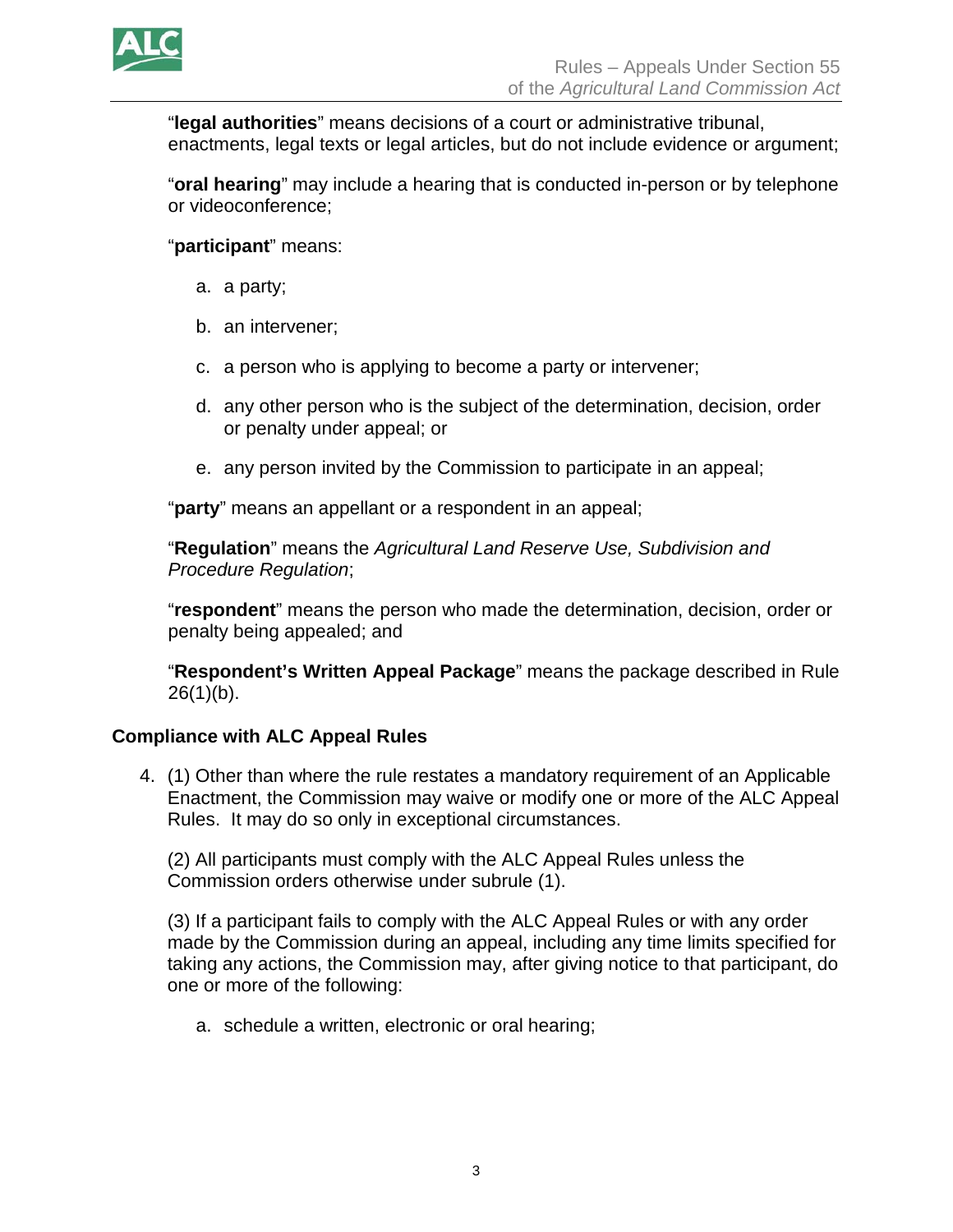

- b. continue with the appeal and make a decision based on the information before it, with or without providing an opportunity for participants to provide evidence or argument;
- c. dismiss the appeal.
- (4) The ALC Appeal Rules do not apply to matters other than an appeal.

## **Notice of appeal**

5. (1) An appeal is commenced when a person who is the subject of a determination, a decision, an order or a penalty under section 50, section 52 or subsection 54(1) of the ALCA serves a notice of appeal in writing on the Commission.

(2) The appellant is responsible for ensuring that the notice of appeal is served on the Commission in the time provided for in subrule (3) and that the notice of appeal includes all required information, including:

- a. identification of the determination, decision, order or penalty under appeal;
- b. a statement of the property at issue;
- c. a statement of why the determination, decision, order or penalty should be changed;
- d. a statement of the outcome requested;
- e. the appellant's address for delivery under Rule 9;
- f. information about a representative, if any, referred to under Rule 13; and
- g. the signature of the appellant or the appellant's representative.

(3) There is an apparent discrepancy between the deadline for serving the notice of appeal specified in the ATA and the deadline for serving the notice of appeal specified in the Regulation. Pending any future amendment which addresses this issue, other than in exceptional circumstances the Commission will resolve this issue by extending the time for which the ATA provides to serve a notice of appeal to not more than 60 days after the determination, decision, order or penalty is personally served on the subject of the determination, decision, order or penalty.

## **Providing specified documents to the Commission**

6. Where an enactment, rule or order requires or permits filing of a document with the Commission, serving a document on the Commission, delivering a document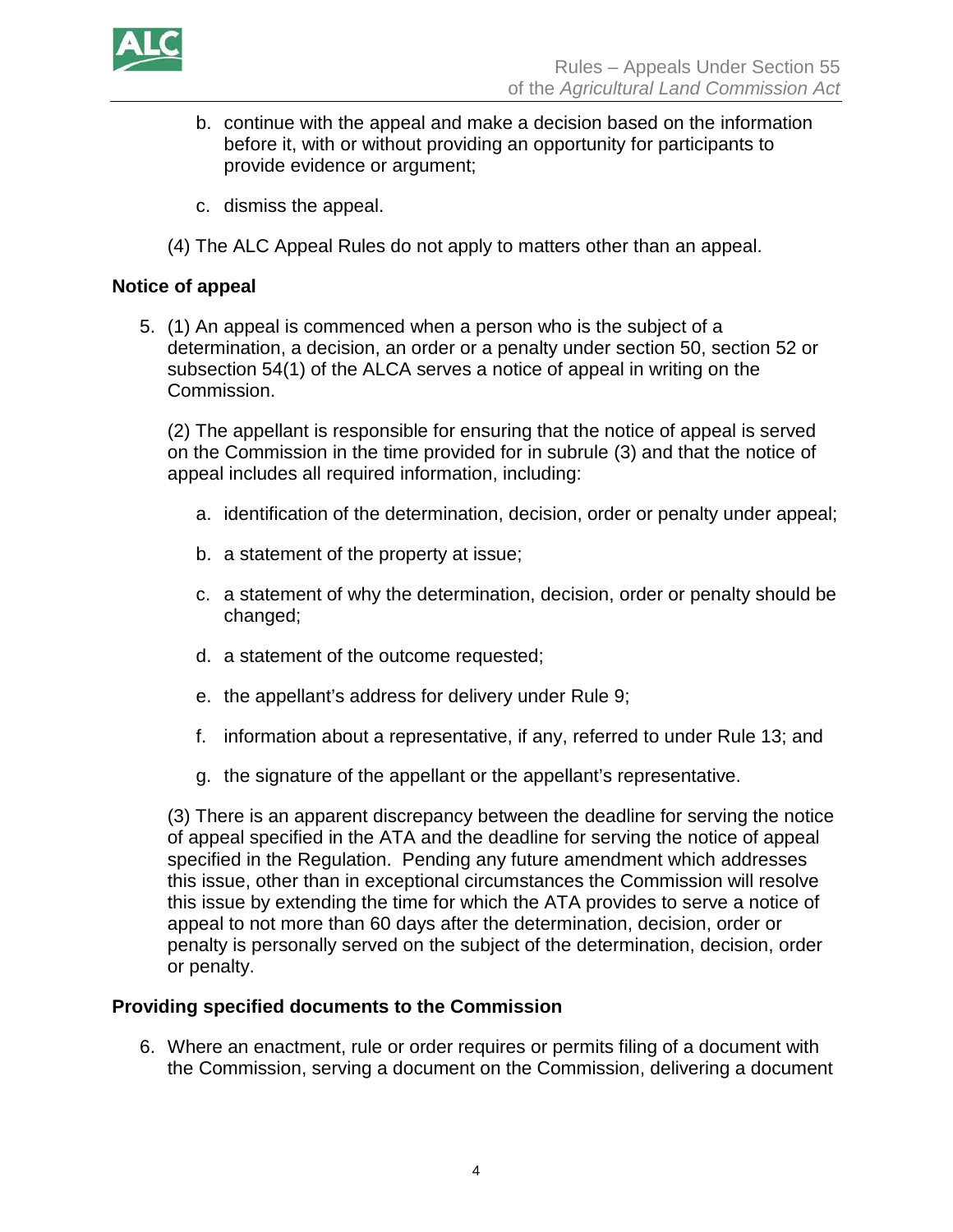

to the Commission, or sending a document to the Commission, any of the preceding may be accomplished on an appeal as follows:

- a. by personal service upon the Commission. Personal service is defined in Rule 8;
- b. by mailing the document by ordinary mail or by registered mail to #201 4940 Canada Way, Burnaby, British Columbia, V5G 4K6. Where a notice of appeal is mailed by ordinary mail or registered mail to the Commission, the date of filing with and service upon the Commission is deemed to be the date of actual receipt of the notice of appeal by the Commission; or
- c. in any other way if the Commission or Commission staff have advised that service will be accepted in that other way.

## **Providing specified documents to a participant**

- 7. Where an enactment, rule or order requires or permits serving a document on a participant, delivering a document to a participant, or sending a document to a participant, any of the preceding may be accomplished on an appeal as follows:
	- a. by personal service upon the participant. Personal service is defined in Rule 8;
	- b. by mailing the document by ordinary mail or registered mail to the address for delivery provided by the participant. Where the document is sent by ordinary mail, the document is deemed to be served or delivered on the fifth day after the day it is mailed, unless that day is not a business day, in which case the document is deemed to be served or delivered on the next day that is a business day;
	- c. if the address for delivery provided by the participant includes a facsimile number, by faxing the document to that facsimile number. Where the document is faxed, the document is deemed to be served or delivered on the day after it was sent, unless that day is not a business day, in which case the document is deemed to be served or delivered on the next day that is a business day;
	- d. if the address for delivery provided by the participant includes an email address, by emailing the document to that email address. Where the document is emailed, the document is deemed to be served or delivered on the day after it was sent, unless that day is not a business day, in which case the document is deemed to be served or delivered on the next day that is a business day; or
	- e. if the participant has not provided an address for delivery and if the service, delivery or sending obligation rests with the Commission, by: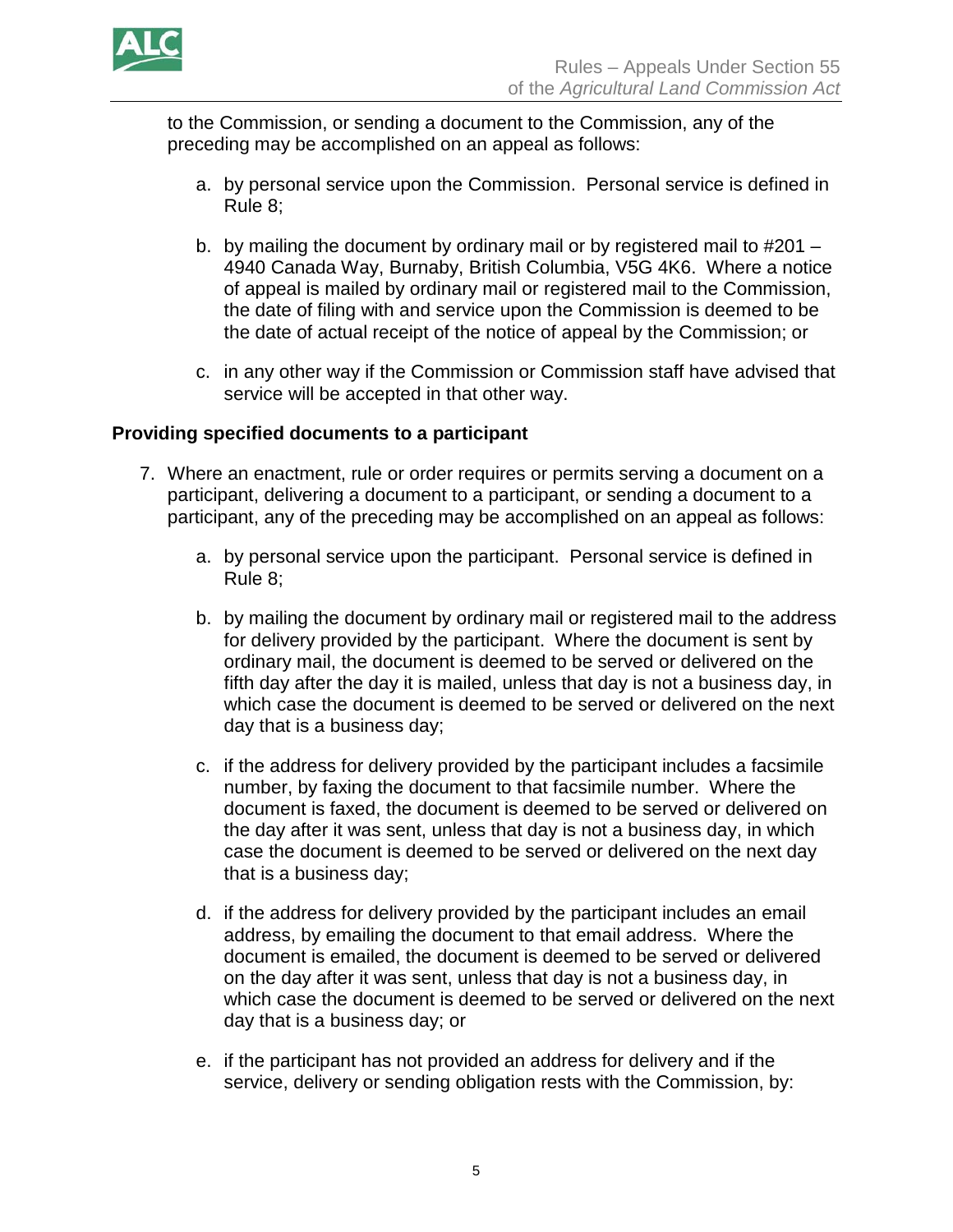

- i. mailing the document by ordinary mail or registered mail to the last known address of the participant. Where the document is sent by ordinary mail, the document is deemed to be served or delivered on the fifth day after the day it is mailed, unless that day is not a business day, in which case the document is deemed to be served or delivered on the next day that is a business day;
- ii. faxing the document to the last known facsimile number of the participant. Where the document is faxed, the document is deemed to be served or delivered on the day after it was sent, unless that day is not a business day, in which case the document is deemed to be served or delivered on the next day that is a business day;
- iii. emailing the document to the last known email address of the participant. Where the document is emailed, the document is deemed to be served or delivered on the day after it was sent, unless that day is not a business day, in which case the document is deemed to be served or delivered on the next day that is a business day; or
- iv. if the Commission makes an order permitting service, delivery or sending by an alternative method, in accordance with that order.

## **Personal service**

- 8. Personal service may be effected as follows:
	- a. a document may be personally served on the Commission by leaving a copy with a member of Commission staff at the Commission's office;
	- b. a document may be personally served on the respondent by leaving a copy addressed to the respondent with a member of Commission staff at the Commission's office;
	- c. a document may be personally served on an individual by leaving a copy of the document with him or her;
	- d. a document may be personally served on a corporation, not including the Commission but including a municipality or regional district, by doing one of the following, as applicable:
		- i. leaving a copy of the document with any director, president, mayor, or other senior or chief officer, liquidator, or receiver manager of the corporation;
		- ii. delivering the document to the delivery address shown for the registered office of the corporation in the corporate register;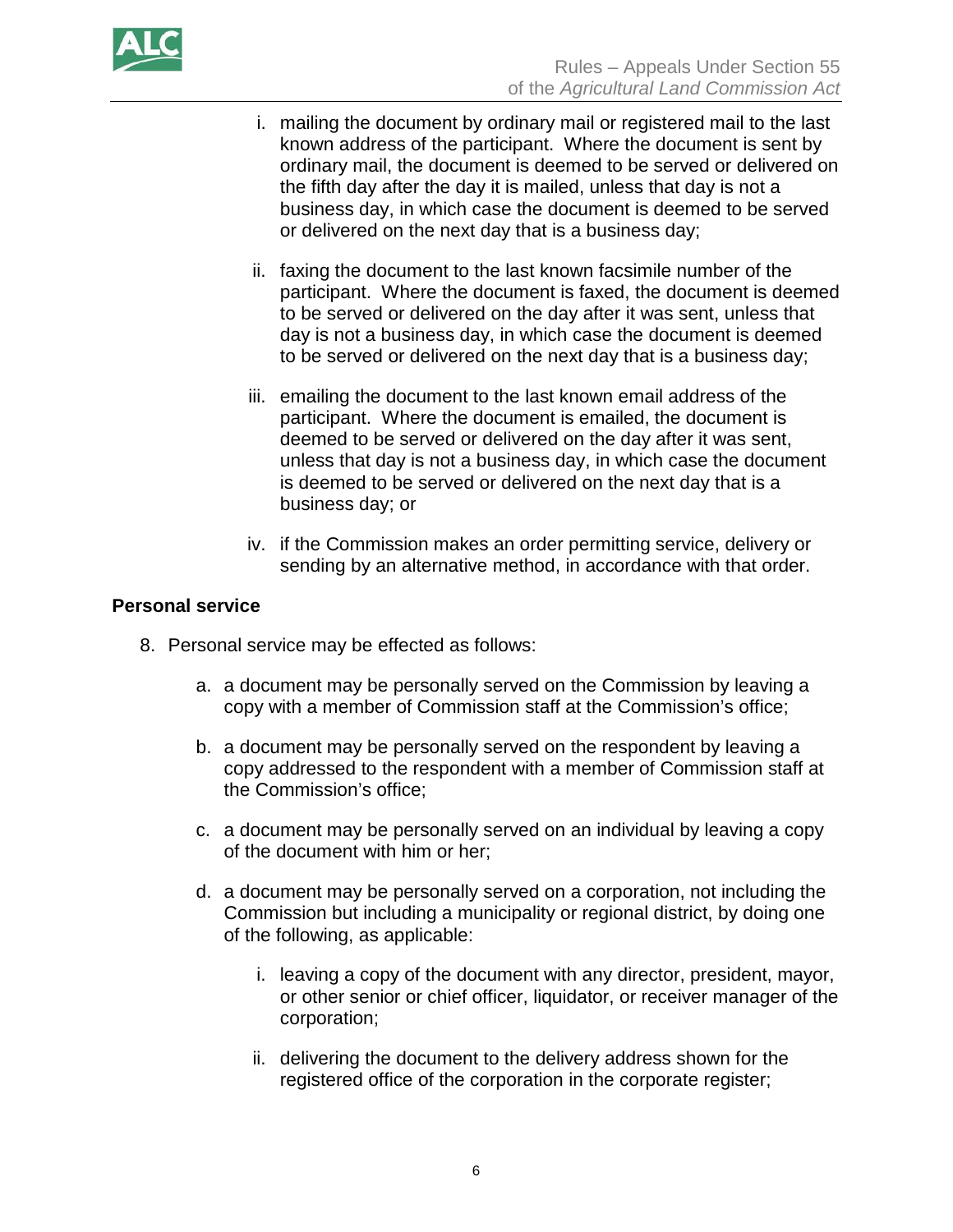

- iii. mailing it by registered mail to the mailing address shown for the registered office of the corporation in the corporate register;
- iv. leaving a copy of the document with the city clerk or municipal clerk; or
- v. leaving a copy of the document with the manager, cashier, superintendent, treasurer, secretary, clerk or agent of the corporation or of any branch or agency of the corporation in British Columbia;

and, for purposes of subrule  $(d)(v)$ , if the chief place of business of the corporation is outside British Columbia, every person who, within British Columbia, transacts or carries on any of the business of, or any business for, that corporation is deemed to be an agent of the corporation; or

e. a document may be personally served on any person by any other means permitted for personal service by the Supreme Court Civil Rules.

## **Address for delivery**

- 9. (1) The notice of appeal must contain the appellant's address for delivery.
	- (2) Other parties or interveners must provide an address for delivery.
	- (3) Other participants may provide an address for delivery.

(4) An address for delivery must include a mailing address and may also include a facsimile number and/or an email address.

(5) If a participant is represented by a lawyer, the address for delivery may be the mailing address of the lawyer, and may also include a facsimile number and/or an email address for the lawyer.

## **Acknowledgement of receipt of notice of appeal**

10.Commission staff, on behalf of the Commission, will acknowledge receipt of a notice of appeal by sending the appellant written confirmation of receipt at the appellant's address for delivery.

## **Adding or removing parties or participants to the appeal**

11.(1) This rule does not apply to the granting of intervener status on an appeal, which is addressed in Rule 21.

(2) Subject to subrule (1), the Commission has discretion, on application or on its own motion, to add, substitute or remove a person as a party or other participant to an appeal.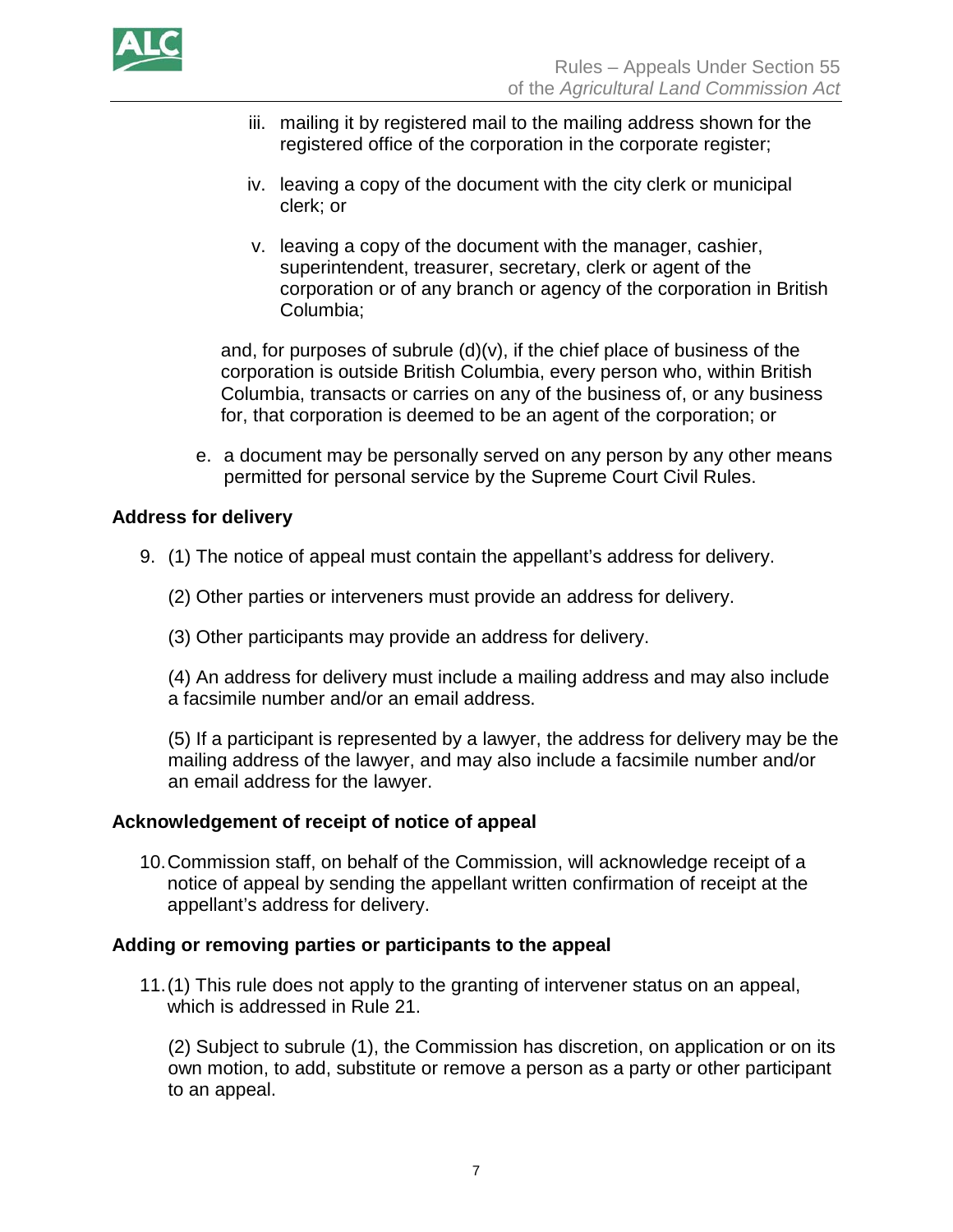

(3) Subject to subrule (1), an application to be added as a party or other participant must include the following information:

- a. the applicant's full name, address for delivery, telephone number and email address (if any);
- b. an explanation of how the applicant will be impacted or affected by the subject matter of the appeal and/or what information the applicant can provide on an issue in the appeal;
- c. the reasons why the applicant should be added as an appellant or respondent or otherwise allowed to participate in the appeal; and
- d. the manner and extent to which the applicant wishes to be heard on the appeal.

(4) If the application is allowed, the Commission will advise of any terms, conditions or limitations placed on the person's involvement or status in the appeal.

(5) The Commission will not substitute a person as an appellant without the consent of the person to be named.

(6) An application to remove a party or other participant must explain why the person to be removed is not, or has ceased to be, a proper or necessary party or other participant to the appeal.

# **Notification by Commission**

12.(1) Commission staff may send notification of an appeal, along with copies of the notice of appeal and the confirmation of receipt, to any person.

(2) The notification may be sent to the person's last known address, facsimile number, or email address.

(3) The Commission has discretion, on application or on its own motion, to notify additional persons at any time.

(4) The Commission will send the notice of appeal to the respondent and to any other participants (other than the appellant) who are known to the Commission at the time it receives the notice of appeal.

## **Representation before the Commission**

- 13.(1) If a participant appoints a representative, the following information for the representative must be provided to the Commission:
	- a. the full name of the representative;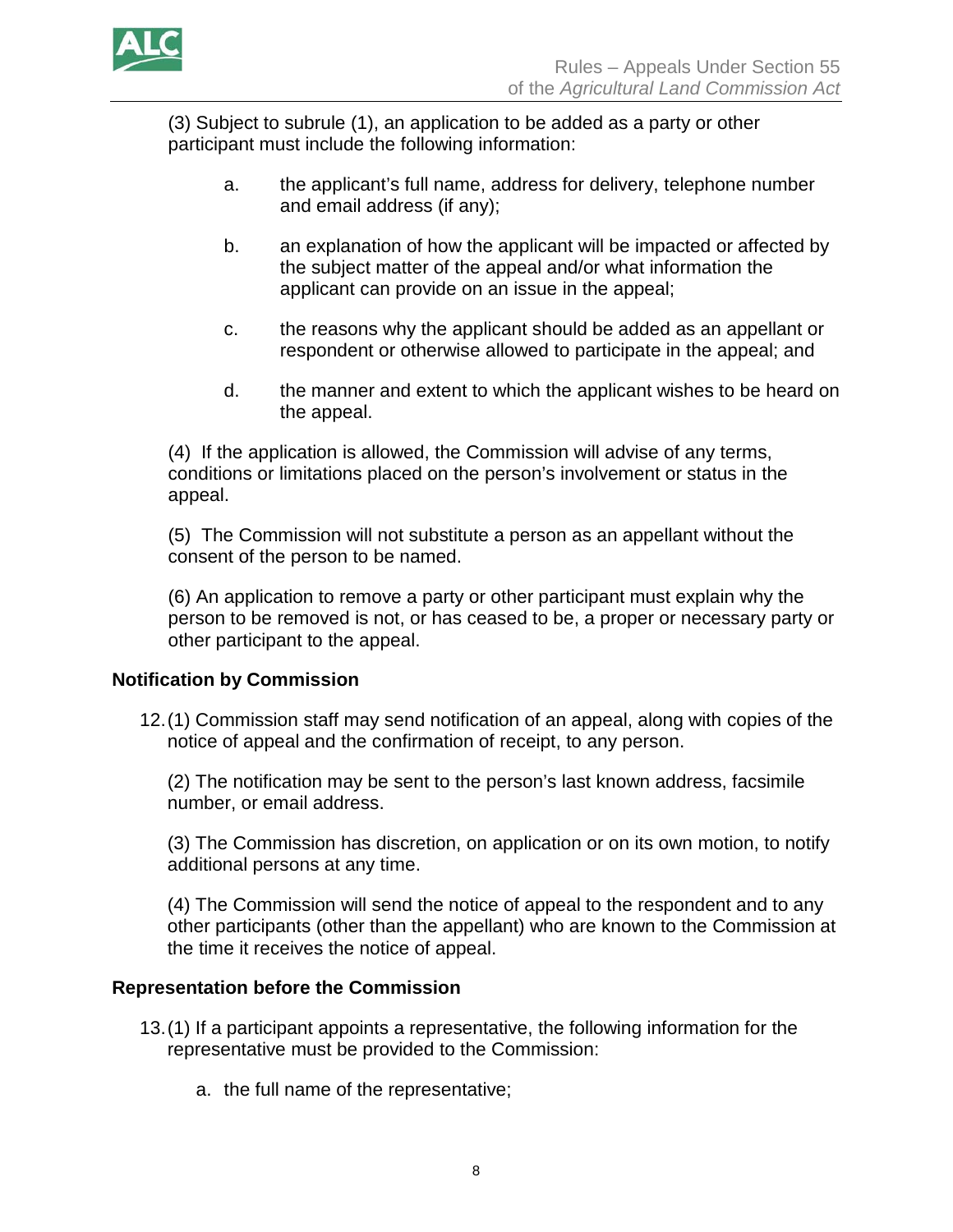

- b. the name of the participant that the person is representing;
- c. the representative's address for delivery, daytime telephone number and email address (if any).

(2) If a participant has a representative, the address for delivery of the representative is the address for delivery of the participant.

(3) A representative who withdraws or ceases to represent a participant must immediately notify the Commission, in writing.

#### **Decisions accessible to the public**

14.(1) All Commission decisions issued in the appeal will be made available for viewing by the public at the Commission's office.

(2) The Commission's final decision on the appeal will also be posted online at the Commission's website. Other Commission decisions may also, but need not, be posted online.

#### **Access to other materials in appeal file**

- 15.(1) If a member of the public requests access to the Earlier Record, the Appellant's Written Appeal Package, the Respondent's Written Appeal Package or other materials available to the appellant and respondent in an appeal file, the Commission will normally presume members of the public are entitled to access. The Commission may decide to impose one or more restrictions on that access if it considers that:
	- a. the restriction is necessary in order to prevent a serious risk to the administration of justice because reasonably alternative measures will not prevent the risk; and
	- b. the salutary (beneficial) effects of the restriction outweigh the deleterious effects of the restriction on the rights and interests of the parties and the public, including the effects on the right to free expression, the right of the appellant to a fair and public hearing, and the efficacy of the administration of justice.

(2) Nothing in this rule is intended to remove, reduce or limit any rights available under the *Freedom of Information and Protection and Privacy Act*, R.S.B.C. 1996, c. 165.

## **Withdrawal of appeal**

16.If an appellant withdraws all or part of an appeal, the Commission must order that the appeal or the part of it is dismissed.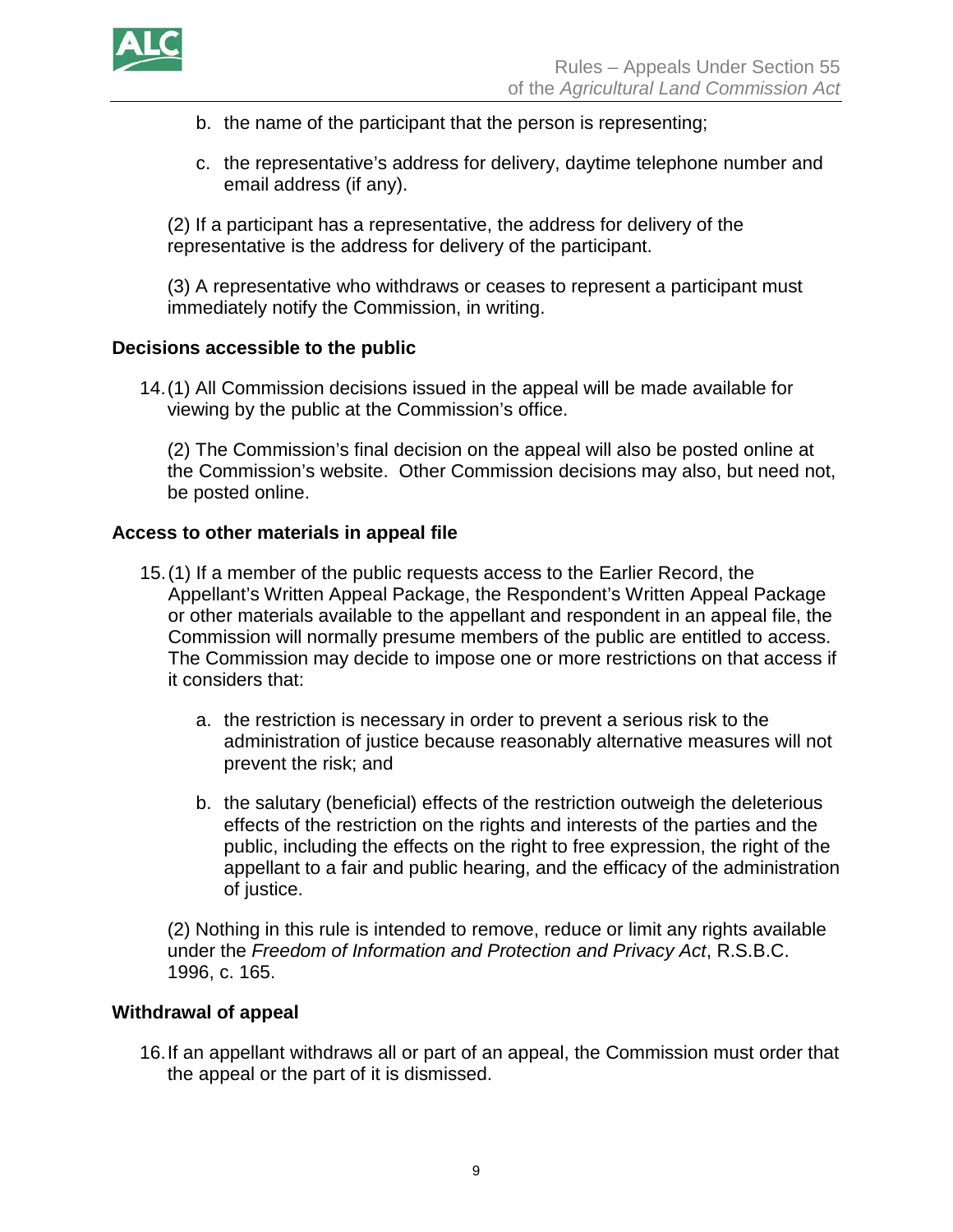

### **Pre-hearing conferences**

17.(1) On its own initiative, or at the request of a party, the Commission may schedule a pre-hearing conference.

(2) A request by a party for a pre-hearing conference must be in writing, provide the reasons for the request and include in it a list of items proposed to be discussed.

(3) If the Commission decides that a pre-hearing conference is warranted in the circumstances, it will notify the parties (and, in its discretion, other participants) of the time, date and place for the pre-hearing conference, or the dial-up instructions (if conducted by telephone), and will advise of any terms or conditions that apply.

(4) Where notice of a pre-hearing conference has been properly given and a participant fails to participate without advance written notice, the Commission may proceed in that participant's absence.

#### **Pre-hearing applications**

- 18.(1) All pre-hearing applications must be made to the Commission in writing. The potential topics of pre-hearing applications include, but are not limited to, the following matters:
	- a. stays of the operation of the determination, decision, order or penalty under appeal;
	- b. adjournments or extensions of time;
	- c. intervention;
	- d. participant status;
	- e. form of hearing.
	- (2) All pre-hearing applications must include:
		- a. a statement of the grounds (the reasons) for the application and the relief requested (the nature of the order requested);
		- b. any evidence to be relied upon. If the evidence to be relied upon is already contained in the Earlier Record, the Appellant's Written Appeal Package or the Respondent's Written Appeal Package and those materials have already been provided to the Commission, it is sufficient to cross-reference to the applicable portions of those other materials as long as the location of the information is clear; and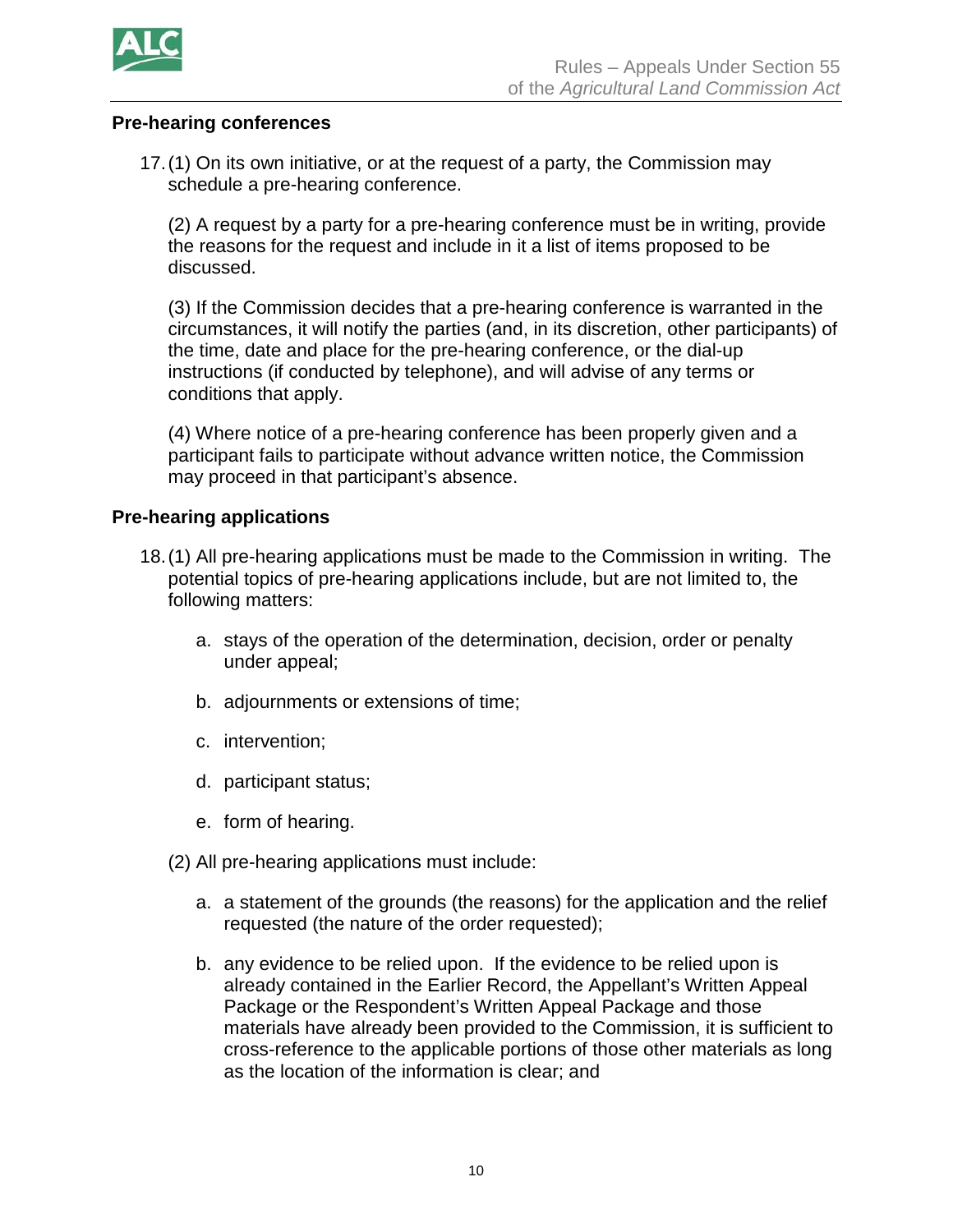

c. any argument that the participant making the application wishes the Commission to consider.

(3) Subject to any order the Commission makes regarding the deadline for party material on a pre-hearing application, each party other than the applicant must file any documents responding to the application with the Commission and deliver copies to the applicant and to all other parties within 10 business days of the date the application was filed with the Commission.

#### **Appeal does not operate as a stay or suspension**

19.(1) The commencement of an appeal does not operate as a stay of or suspend the operation of the determination, decision, order or penalty being appealed unless the Commission orders otherwise.

(2) An appellant may apply for a stay or suspension of the operation of the determination, decision, order or penalty being appealed by filing the material specified in Rule 18(2).

(3) The Commission may order that the operation of the determination, decision, order or penalty being appealed be stayed or suspended pending the resolution of the appeal. In determining whether or not to make this order, the Commission will consider whether:

- a. there is a prospect that the appeal will succeed;
- b. the appellant will suffer irreparable harm by the need to comply with the determination, decision, order or penalty if the stay or suspension is not granted; and
- c. the balance of convenience favours granting a stay or suspension rather than favouring compliance with the timeline for which the determination, decision, order or penalty provides.

#### **Adjournment or extension of time**

20.(1) A step or event on an appeal may be adjourned or the time extended by the Commission on its own motion or on an application by any participant if the applicant shows to the satisfaction of the Commission that the adjournment or extension is required to permit an adequate hearing to be held.

(2) In considering whether a step or event on an appeal should be adjourned or the time extended, the Commission must have regard to the following factors:

- a. the reason for the adjournment or extension;
- b. whether the adjournment or extension would cause unreasonable delay;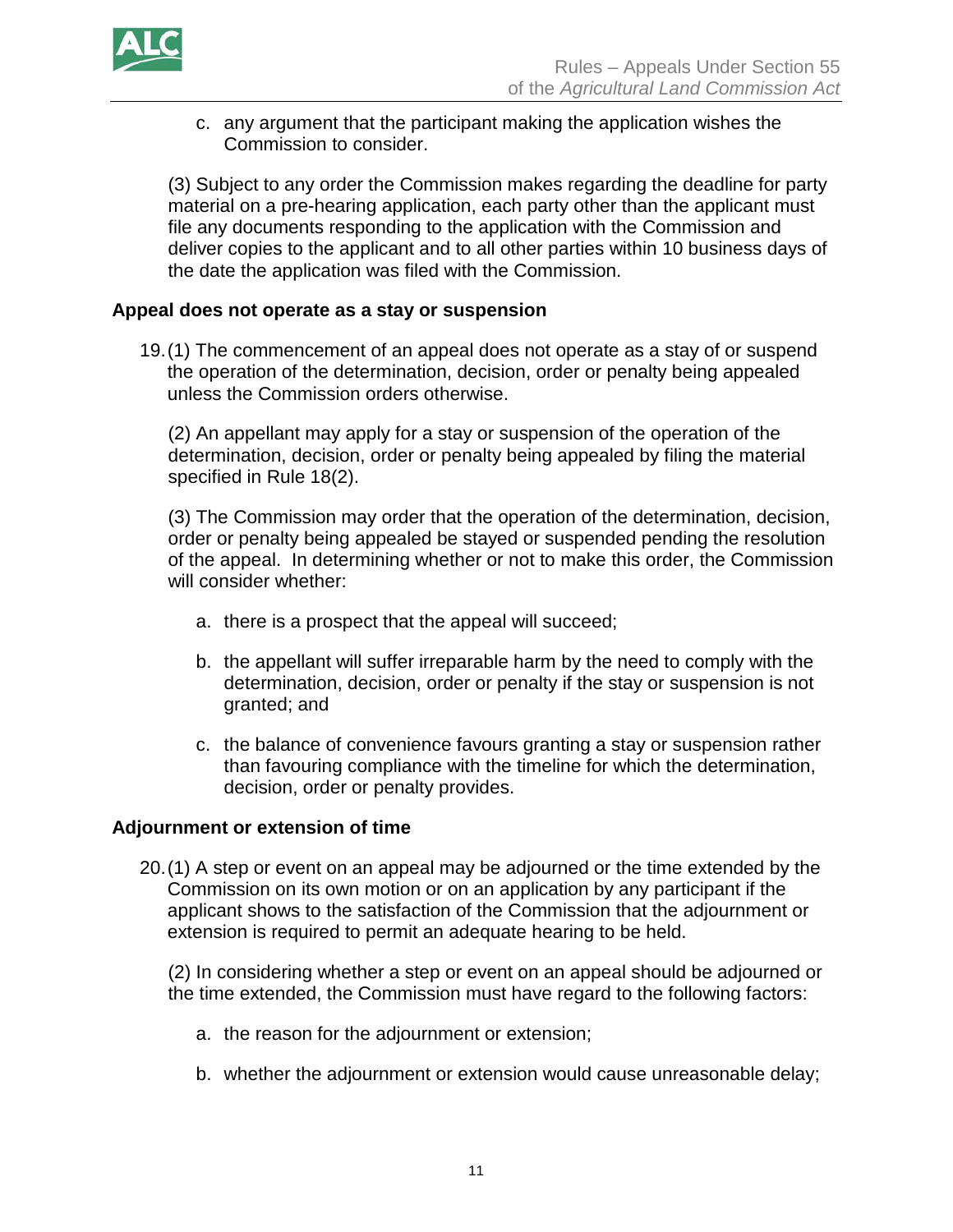

- c. the impact of refusing the adjournment or extension on the parties;
- d. the impact of granting the adjournment or extension on the parties; and
- e. the impact of the adjournment or extension on the public interest.

## **Application to intervene**

- 21.(1) The Commission may allow a person's application to intervene on an appeal if the Commission is satisfied that:
	- a. the person can make a valuable contribution or bring a valuable perspective to the appeal; and
	- b. the potential benefits of the intervention outweigh any prejudice to the parties caused by the intervention.

(2) The Commission may set deadlines by which a person interested in becoming an intervener in an appeal must file with the Commission and deliver to all parties an application for intervener status.

(3) Subject to any order the Commission makes regarding the deadline for party material on an application to intervene, each party must file any documents responding to an application to intervene with the Commission and deliver copies to the person applying to intervene and to all other parties within 10 business days of the date the application to intervene was filed with the Commission.

## **Interveners**

22.(1) An intervener is not a party to the appeal. The Commission on granting intervener status may determine the extent of an intervener's participation, including with regard to arguments and evidence. Further, if two or more applicants for intervener status have the same or substantially similar views or expertise, the Commission may require them to file joint material.

(2) An intervener must file with the Commission and deliver to all parties and other interveners a document providing the intervener's address for delivery.

## **Summary dismissal**

- 23.(1) At any time after an appeal is filed, the Commission may dismiss all or part of the appeal on its own motion or on the application of any party if the Commission determines that any of the following apply:
	- a. the appeal is not within the jurisdiction of the Commission;
	- b. the appeal was not filed within the applicable time limit described in Rule  $5(3);$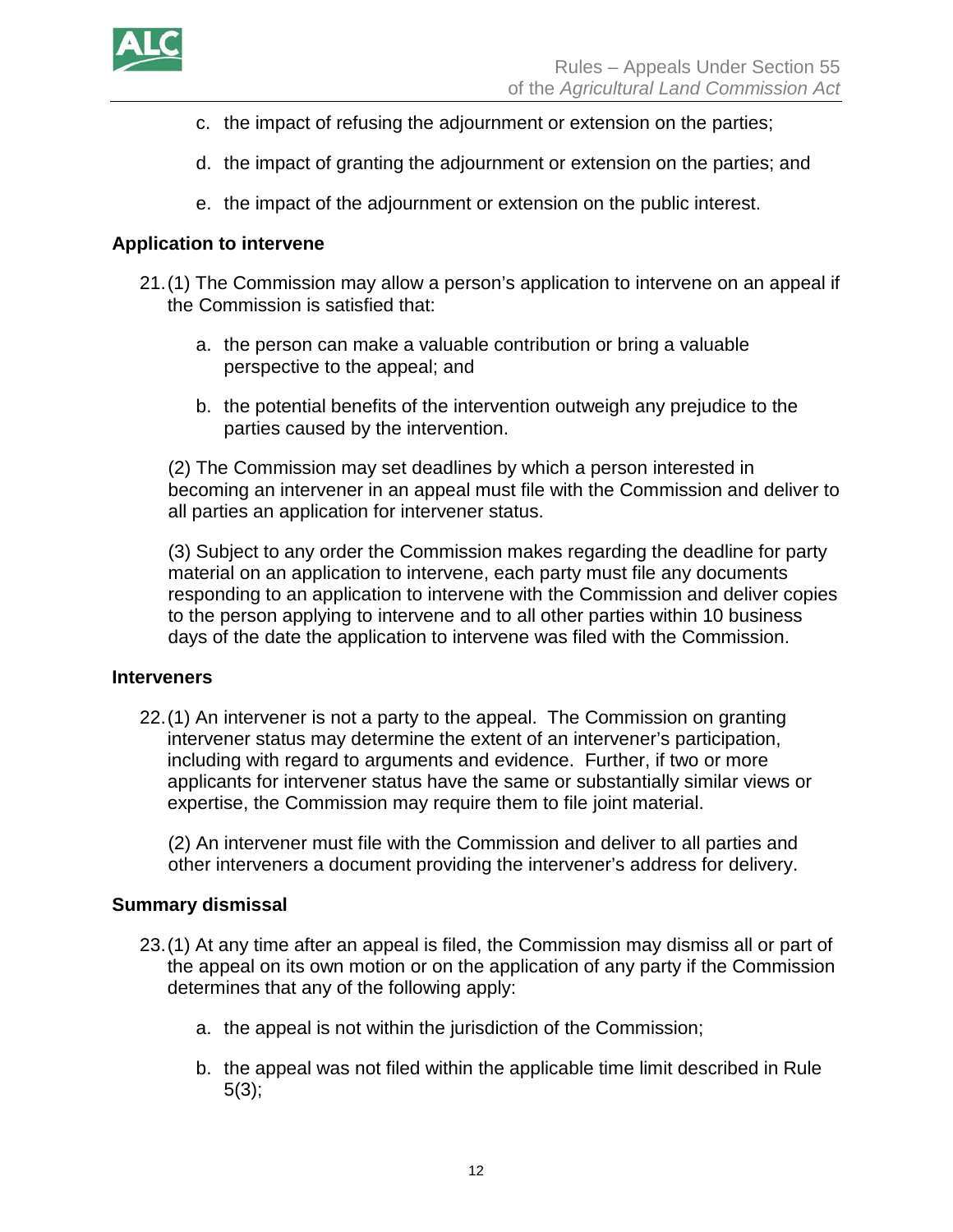

- c. the appeal is frivolous, vexatious or trivial or gives rise to an abuse of process;
- d. the appeal was made in bad faith or filed for an improper purpose or motive;
- e. the appellant failed to diligently pursue the appeal or failed to comply with an order of the Commission; or
- f. the substance of the appeal has been appropriately dealt with in another proceeding.

(2) Before dismissing all or part of an appeal under subrule (1), the Commission must give the appellant an opportunity to be heard in writing or as the Commission otherwise directs.

(3) If the Commission dismisses all or part of an appeal under subrule (1), the Commission must inform the parties and interveners of its decision in writing and give reasons for that decision.

## **Expert evidence**

24.(1) If a participant wishes to present expert evidence on an appeal in circumstances where introduction of evidence by that participant is permitted under the ALC Appeal Rules or by order of the Commission, this must be done in the form of a written report of the expert.

(2) In making a report, an expert under this Rule has a duty to assist the Commission with an objective expert opinion and is not in the report to be an advocate for any participant.

- (3) An expert report must include the following:
	- a. the expert's name, address and area of expertise;
	- b. the expert's qualifications and employment and educational experience in his or her area of expertise;
	- c. the instructions provided to the expert in relation to the appeal;
	- d. the nature of the opinion being sought and the issues in the appeal to which the opinion relates;
	- e. the expert's opinion respecting those issues;
	- f. the expert's reasons for his or her opinion, including
		- i. a description of the factual assumptions on which the opinion is based;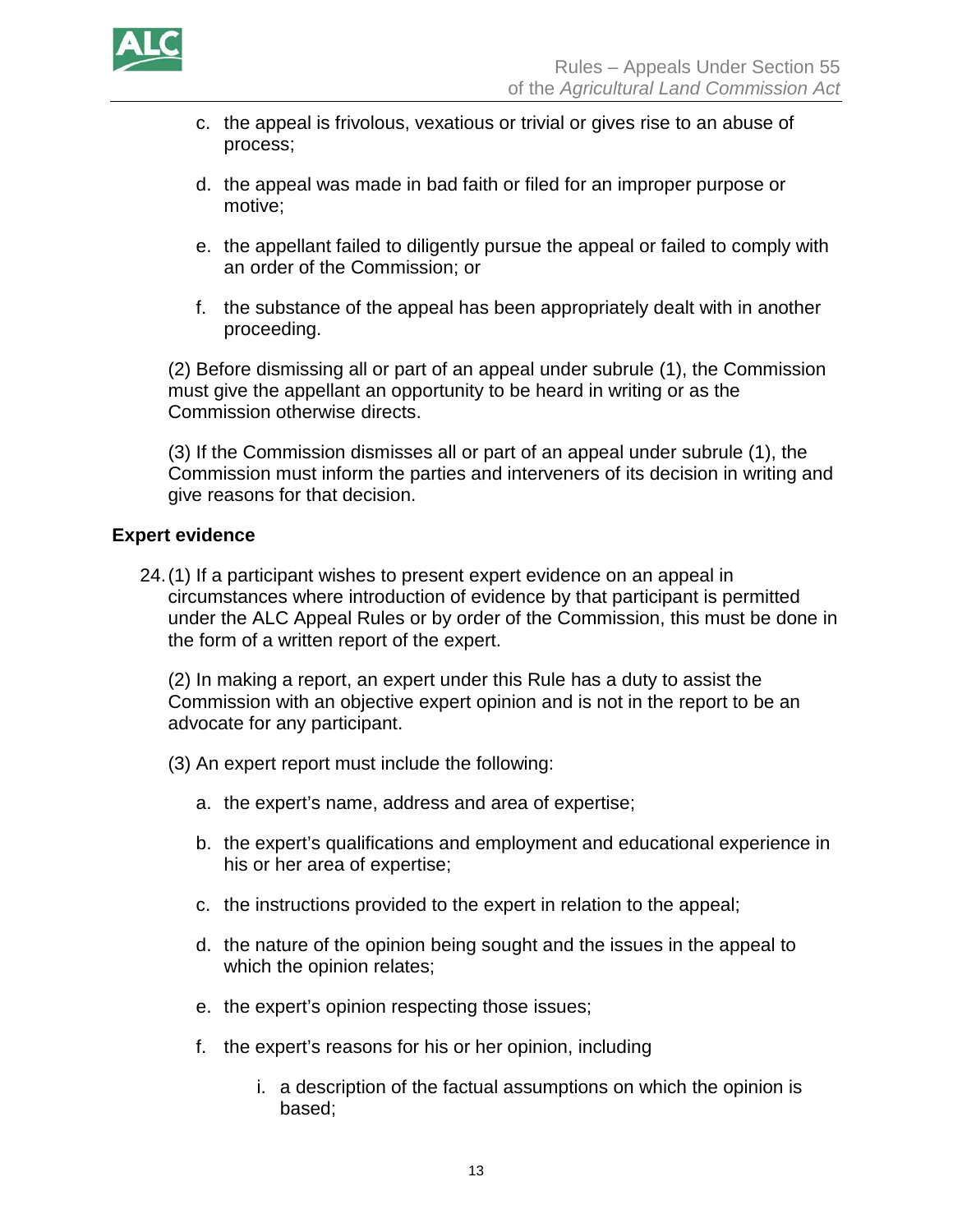

- ii. a description of any research conducted by the expert that led him or her to form the opinion; and
- iii. a list of every document, if any, relied on by the expert in forming the opinion.

(4) A written statement of an expert's qualifications is proof that the expert has those qualifications, unless there is evidence to the contrary and the Commission finds otherwise.

## **Form of hearing(s)**

25.Subject to these ALC Appeal Rules including Rules 18, 23 and 26, the Commission may hold any combination of written, electronic and oral hearings.

## **Written hearings**

26.(1) Unless the Commission orders otherwise, an appeal will proceed:

- a. in writing; and
- b. according to the following schedule:
	- i. Within 10 business days of the Commission's provision to the respondent of the notice of appeal under Rule 12(4), the respondent must deliver to the appellant and the Commission:
		- I. the Earlier Record; and
		- II. to the extent not already contained in the Earlier Record:
			- (a) a recent airphoto, if accessible to the respondent, of the property or properties to which the appeal relates;
			- (b) an ALC context map in relation to the property or properties to which the appeal relates;
			- (c) CLI or BCLI soil capability map related to the property or properties to which the appeal relates; and
			- (d) previous decisions of the Commission and previous determinations, decisions, orders or penalties under section 50, 52 or 54(1) of the ALCA in relation to the property or properties to which the appeal relates.
	- ii. Within 20 business days of the appellant's receipt of the Earlier Record, the appellant must deliver 6 copies to the Commission and 1 copy to the respondent of: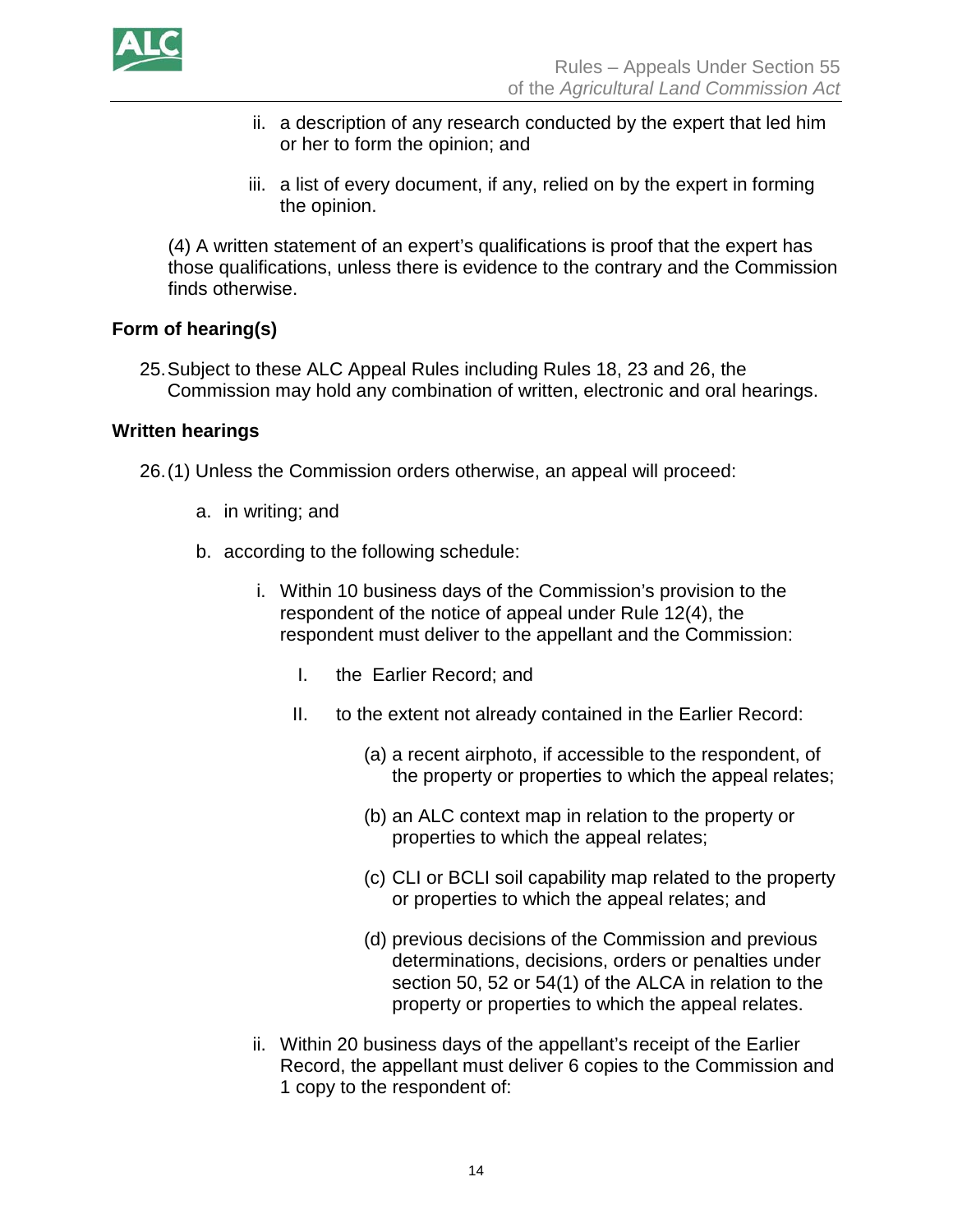

- I. any additional evidence, including expert evidence under Rule 24, that the appellant wishes the Commission to consider in the appeal. Subject to an order by the Commission to the contrary and unless it is expert evidence under Rule 24, that evidence must be in the form of one or more affidavits or statutory declarations from the appellant and/or one or more other witnesses. If the appellant wishes any evidence filed on a pre-hearing application to be considered on the merits of the appeal, the appellant must specifically advise that is the case; and
- II. any argument that the appellant wishes to make in relation to the appeal, together with a copy of any legal authorities on which the appellant relies

## (together, the "**Appellant's Written Appeal Package**").

- iii. Within 10 business days of the respondent's receipt of the Appellant's Written Appeal Package, the respondent must deliver 6 copies to the Commission and 1 copy to the appellant of:
	- I. any additional evidence, including expert evidence under Rule 24, that the respondent wishes the Commission to consider in the appeal. Subject to an order by the Commission to the contrary and unless it is expert evidence under Rule 24, that evidence must be in the form of one or more affidavits or statutory declarations from the respondent and/or one or more other witnesses. If the respondent wishes any evidence filed on a pre-hearing application to be considered, the respondent must specifically advise that is the case; and
	- II. any argument that the respondent wishes to make in relation to the appeal, together with a copy of any legal authorities on which the respondent relies

## (together, the "**Respondent's Written Appeal Package**").

iv. For greater clarity, a party may advise the Commission that it wishes to rely on the Earlier Record on the appeal without making the filings in subrules  $(1)(b)(ii)$  and  $(1)(b)(iii)$ . In that event, however, if the Commission determines to hold an oral hearing on the appeal pursuant to Rule 27, the Commission may determine that that party is also not able to provide any further evidence or argument on the appeal orally.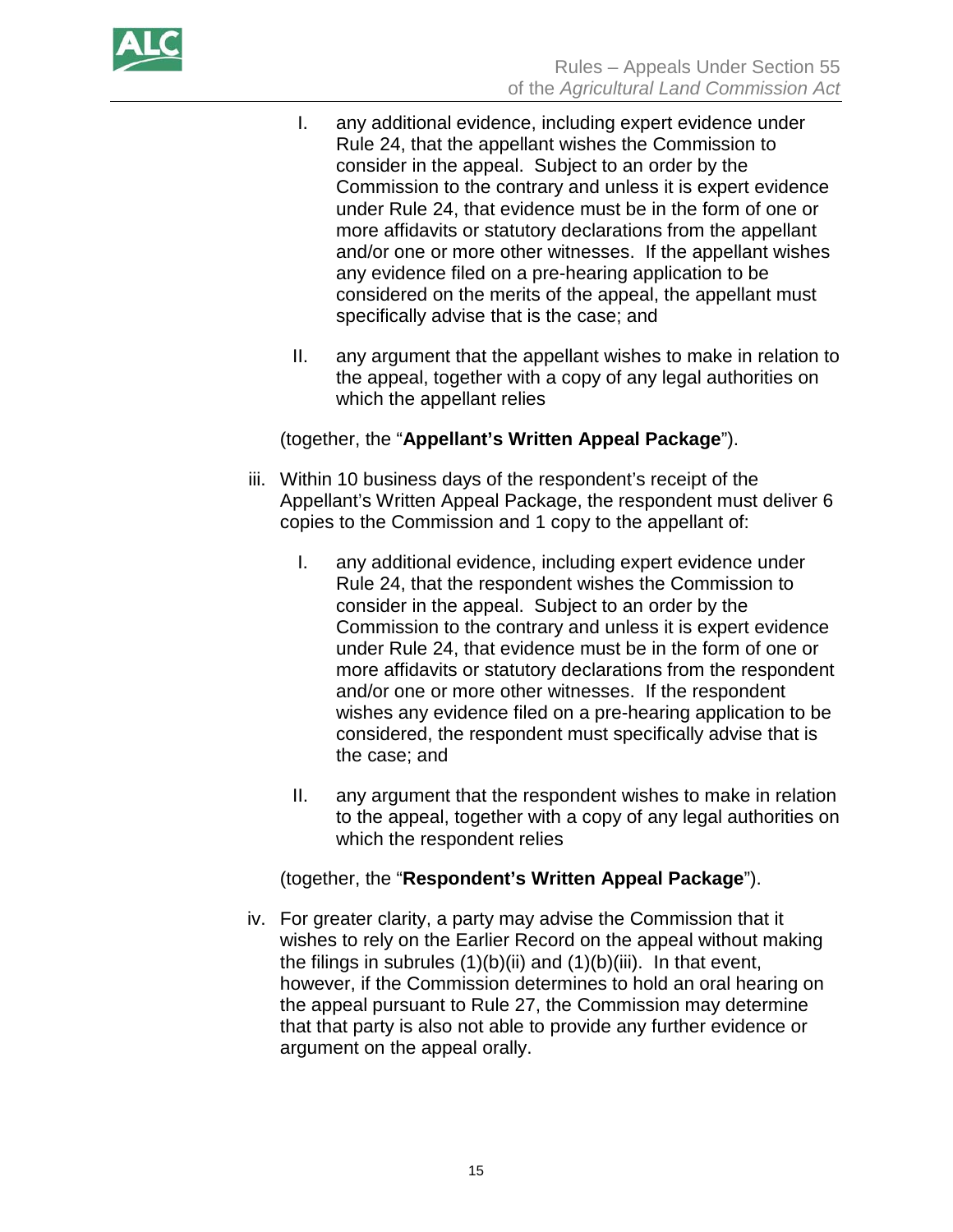

v. The Commission may provide an opportunity for the appellant to deliver written reply evidence, written reply argument and/or reply legal authorities in response to the Respondent's Written Appeal Package.

(2) If there are any other participants in the appeal, the Commission may order that they receive and/or file written material as well on a schedule that the Commission will set.

(3) Each of the Appellant's Written Appeal Package and the Respondent's Written Appeal Package must be organized as follows:

- a. with a table of contents; and
- b. with tabs organizing the contents in chronological order.

(4) If a party wishes to cross-examine a person who has sworn or affirmed an affidavit or made a statutory declaration or who has prepared an expert report in the appeal on the contents of that affidavit, statutory declaration or expert report, that party must apply to the Commission for an order permitting same.

(5) If a party otherwise wishes to have an oral evidentiary hearing or oral argument phase, that party must apply to the Commission for an order permitting an oral hearing pursuant to Rule 27.

#### **Oral hearings**

- 27.(1) The Commission need not hold an oral hearing but may, on application or its own initiative, order that there be an oral hearing for the purpose of:
	- a. cross-examination of persons who have sworn or affirmed an affidavit or made a statutory declaration or who have prepared an expert report;
	- b. presenting further evidence beyond that provided under Rule 26;
	- c. presenting further argument beyond that provided under Rule 26; and/or
	- d. another purpose.
	- (2) If the Commission orders an oral hearing to be held:
		- a. the Commission will send a notice of the oral hearing and the scope of the oral hearing to the parties and interveners at least 40 business days before the date of the oral hearing setting out the location, date and time of the oral hearing;
		- b. the Commission may give such further directions as to the form and content of the oral hearing as it considers to be appropriate;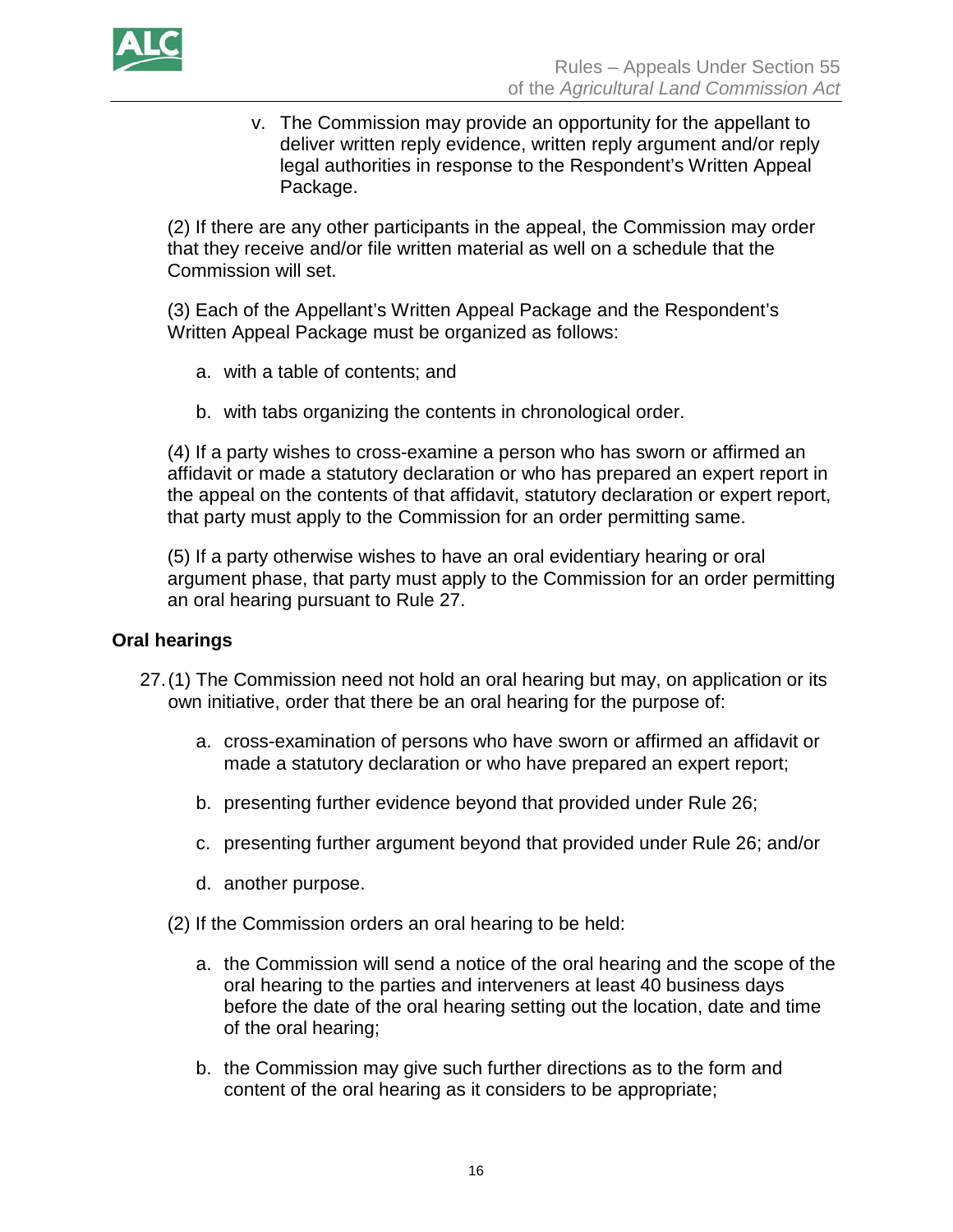

- c. subject to an order by the Commission to the contrary, a person who gives evidence at the oral hearing must give that evidence under oath or affirmation;
- d. the respondent must provide versions of the materials referred to in subrule 26(1)(b)(i)(II) suitable for projection onto a screen at the oral hearing.

(3) The Commission does not have the power to issue a summons to a prospective witness but it may take into account in weighing the evidence the fact that a witness who has provided an affidavit, statutory declaration or expert report does not attend the oral hearing if cross-examination of that witness is sought.

(4) The Commission may determine the process to be followed at an oral hearing but, subject to an order to the contrary, the parties or their representatives are expected to attend.

(5) Subject to an order of the Commission to the contrary, which may be made on the basis set out in Rule 15(1) for restricting access or otherwise for reasons of health and safety, an oral hearing is open to the public.

(6) The Commission may transcribe or tape record the proceedings at an oral hearing and may provide a copy of a transcript or recording to participants on their request upon payment to the Commission of any associated cost.

(7) Audiorecording, videorecording or other electronic recording of the Commission's proceedings other than as stated in subrule (6) is prohibited without the permission of the Commission sought in advance of the oral hearing.

# **Final decision**

28.The Commission may make a final decision on the appeal with written reasons to follow.

# **Reasons for final decision**

29.The Commission must give written reasons for its final decision on the appeal.

## **Notice of final decision**

30.The Commission must serve upon each party and intervener a copy of the final decision on the appeal. Where the Commission is of the opinion that because there are so many parties and interveners to an appeal or for any other reason that it is impracticable to send its final decision to each, the Commission may give reasonable notice of its decision by public advertisement or otherwise as the Commission directs.